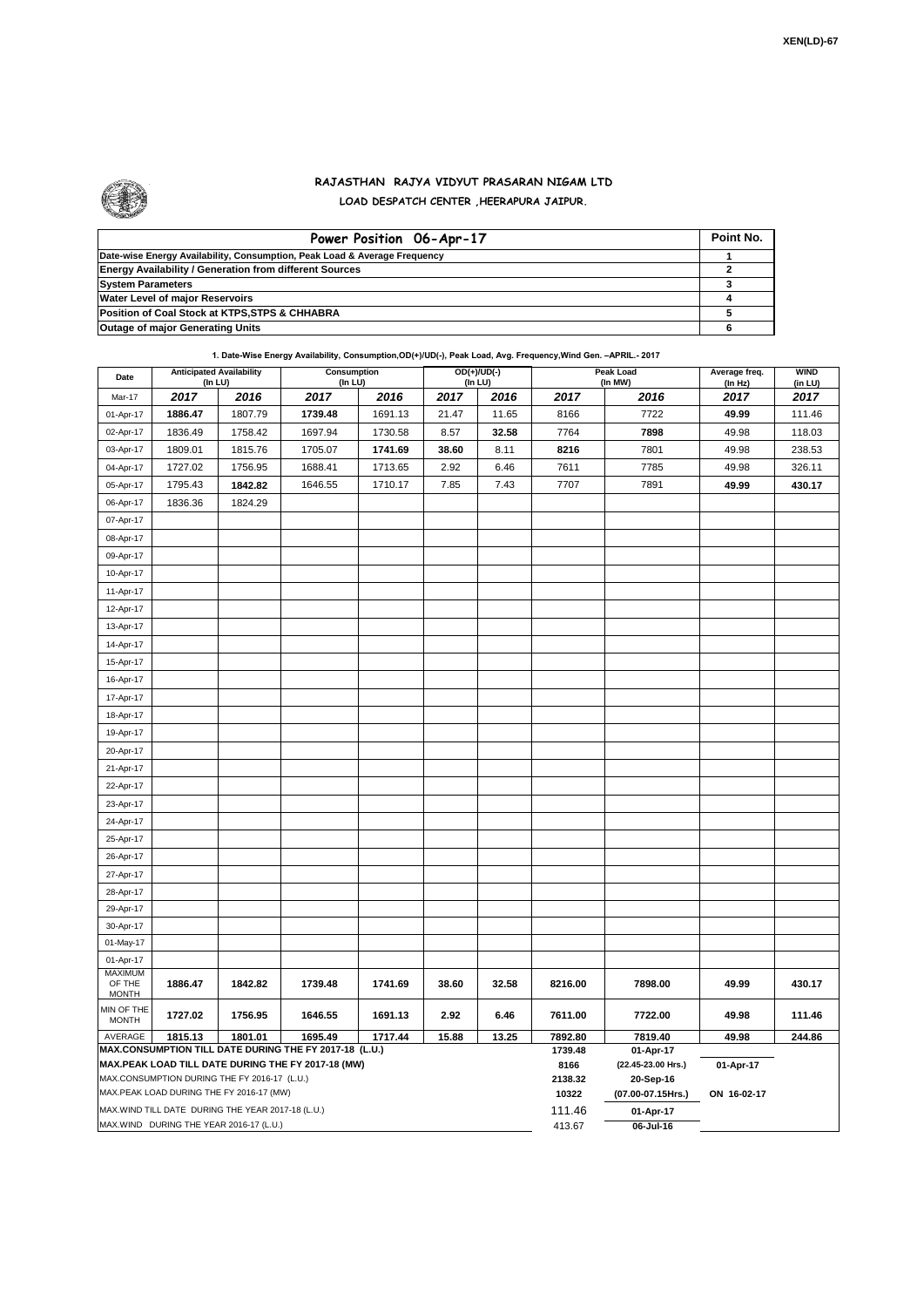| 2. Anticipated Availability/Generation From Different Sources |  |  |  |  |  |  |
|---------------------------------------------------------------|--|--|--|--|--|--|
|---------------------------------------------------------------|--|--|--|--|--|--|

| S.No.          | (In LU)<br>Sources Available to Rajasthan / Installed            | Prior                  | <b>Prior</b>       | Actual             |
|----------------|------------------------------------------------------------------|------------------------|--------------------|--------------------|
|                | Capacity as on 30.09.2016                                        | assessment of          | assessment of      | Energy             |
|                | (In MW)                                                          | <b>Avail. For next</b> | Avail.             | <b>Received</b>    |
|                |                                                                  | Dav                    |                    |                    |
|                |                                                                  |                        | 5-Apr-17           |                    |
| 1              | KTPS (1240/1240)                                                 | 88.00                  | 88.00              | 74.34              |
| $\overline{2}$ | STPS (1500/1500)                                                 | 55.00                  | 55.00              | 44.62              |
| 3<br>4         | DHOLPUR GAS CCPP (330/330)<br>RAMGARH (273.5/273.5)              | 0.00<br>7.00           | 0.00<br>10.00      | 0.00<br>10.52      |
| 5              | RAPP-A(200/200)                                                  | 38.00                  | 38.00              | 42.76              |
| 6              | MAHI (140/140)                                                   | 0.00                   | 0.00               | 5.65               |
| 7              | CHAMBAL (RPS+JS) (135.5/271)                                     | 0.00                   | 0.00               | 0.00               |
| 8              | GIRAL LIGNITE (250/250)                                          | 0.00                   | 0.00               | 0.00               |
| 9              | CHHABRA TPS 1000/1000)                                           | 218.00                 | 218.00             | 282.64             |
| 10             | ADANI (TPS) + KALISINDH (TPS)<br>(1200+1200/1320+1200)           | 284.00                 | 284.00             | 207.83             |
| 11             | WIND FARM (3980.40/4119.15)                                      | 350.00                 | 350.00             | 430.17             |
| 12             | SOLAR POWER(737.70/1295.70)                                      | 0.00                   | 0.00               | 0.00               |
| 13             | CAPTIVE POWER PLANTS                                             | 0.00                   | 0.00               | 0.00               |
| 14             | REGIONAL (INTRA STATE) O.A. (VLTPS)                              | 0.00                   | 0.00               | 0.00               |
| 15             | OPEN ACCESS                                                      | $-69.42$               | $-72.60$           | $-72.97$           |
| 16             | BIOMASS - (101.95/119.25)                                        | 6.00                   | 6.00               | 6.40               |
| 17             | BARSINGHSAR LTPS(250/250)                                        | 26.00                  | 26.00              | 24.57              |
| 18             | RAJWEST (1080/1080)<br><b>TOTAL (A): 1-18</b>                    | 198.00                 | 198.00<br>1200.40  | 105.83             |
| 19             | <b>BBMB COMPLEX</b>                                              | 1200.58                |                    | 1162.36            |
|                | a) BHAKRA(230.79/1516.3)                                         | 13.23                  | 12.99              | 13.35              |
|                | b) DEHAR (198/990)                                               | 15.02                  | 12.70              | 14.92              |
|                | c) PONG (231.66/396)                                             | 4.37                   | 4.21               | 3.81               |
|                | TOTAL : a TO c                                                   | 32.62                  | 29.91              | 32.08              |
| 20             | <b>CENTRAL STATIONS</b>                                          |                        |                    |                    |
|                | d) SINGRAULI<br>(300/2000)                                       | 66.05                  | 68.20              | 48.27              |
|                | e) RIHAND<br>(310.24/3000)<br>f) UNCHAHAR-I(20/420)              | 75.23<br>4.48          | 61.79              | 35.99              |
|                | q) UNCHAHAR-II& III(61/630)                                      | 15.23                  | 3.45<br>13.47      | 3.80<br>14.13      |
|                | h) INDIRA GANDHI STPS(JHAJHAR) 0.00/1500)                        | 0.59                   | 0.58               | 0.25               |
|                | i) NCTPS DADRI St-II (43.22/980) + DADRI-TH                      | 5.34                   | 5.80               | 7.98               |
|                | j) DADRI GAS (77/830)                                            | 8.42                   | 8.28               | 7.44               |
|                | k) ANTA<br>(83.07/419)                                           | 1.75                   | 0.00               | 0.00               |
|                | I) AURAIYA<br>(61.03/663)                                        | 0.00                   | 0.00               | 0.00               |
|                | m) NAPP<br>(44/440)                                              | 5.59                   | 11.33              | 10.00              |
|                | n) RAPP-B<br>(125/440)<br>(88/440)                               | 31.35                  | 31.35              | 31.35              |
|                | o) RAPP-C<br>p) SALAL<br>(20.36/690)                             | 11.78<br>3.63          | 11.11<br>2.69      | 11.11<br>2.49      |
|                | (70.37/720)<br>q) URI                                            | 11.17                  | 16.27              | 15.68              |
|                | r) TANAKPUR<br>(10.86/94)                                        | 0.18                   | 0.23               | 0.21               |
|                | S) CHAMERA –I (105.84/540)                                       | 12.74                  | 9.80               | 11.76              |
|                | t) CHAMERA-II (29.01/300)                                        | 3.72                   | 3.66               | 4.06               |
|                | u) CHAMERA-III (25.21/231)                                       | 0.00                   | 0.00               | 0.00               |
|                | v) DHAULIGANGA (27/280)                                          | 1.65                   | 1.77               | 1.56               |
|                | w) DULHASTI (42.42/390)<br>x) SEWA (13/120)                      | 8.45<br>3.86           | 9.09               | 8.44               |
|                | y) NJPC (112.00/1500)+RAMPUR(31.808/412.02)                      | 10.89                  | 3.85<br>8.95       | 3.85<br>9.92       |
|                | z) TEHRI (75/1000)                                               | 4.72                   | 4.71               | 4.71               |
|                | aa) KOTESHWR (33.44/400) + PARBATI3 (56.73/520)                  | 3.51                   | 3.51               | 6.97               |
|                | ab) TALA                                                         | 1.76                   | 1.76               | 1.76               |
|                | ac) MUNDRA UMPP (380/4000)                                       | 60.90                  | 65.78              | 54.74              |
|                | ad) SASAN (372/3960)                                             | 65.14                  | 60.45              | 4.19               |
|                | ae) FRKKA+KHLGN+TLCHR (70.18/3940)                               | 21.39                  | 19.44              | 0.00               |
|                | af) URS POWER(DADRI TH-I)                                        | 0.00                   | 0.00               | 0.00               |
|                | TOTAL SCHEDULE(a TO af)<br><b>LOSSES</b>                         | 472.14<br>$-21.15$     | 457.25<br>$-20.81$ | 332.74<br>$-17.31$ |
|                | NET SCHEDULED                                                    | 450.99                 | 436.44             | 315.43             |
| 21             | BILATERAL (REG.) EXCL. BANKING                                   | 6.60                   | 3.90               | 5.09               |
| 22             | <b>BANKING</b>                                                   | 0.00                   | 0.00               | 0.00               |
| 23             | BILATERAL(INTER-REG.). EXCLUDING (ISOA &                         | 111.77                 | 101.50             | 110.62             |
|                | <b>BANKING)</b>                                                  |                        |                    |                    |
| 24             | INTER STATE OPEN ACCESS (BILATERAL+IEX)                          | 69.42                  | 72.60              | 72.97              |
|                |                                                                  |                        |                    |                    |
| 25             | INDIAN ENERGY EXCHANGE                                           | $-3.00$                | $-27.77$           | $-27.77$           |
|                | <b>TOTAL(B): (19 TO 25)</b><br>TOTAL GENERATION (A +B) : 1 TO 25 | 635.78                 | 595.03             | 476.34<br>1638.70  |
|                | OVER DRAWAL (+)/UNDER DRAWAL (-)                                 |                        |                    | 7.85               |
|                | <b>GRAND TOTAL</b>                                               | 1836.36                | 1795.43            | 1646.55            |
|                | <b>LAST YEAR</b>                                                 | 1824.29                | 1842.82            | 1710.17            |